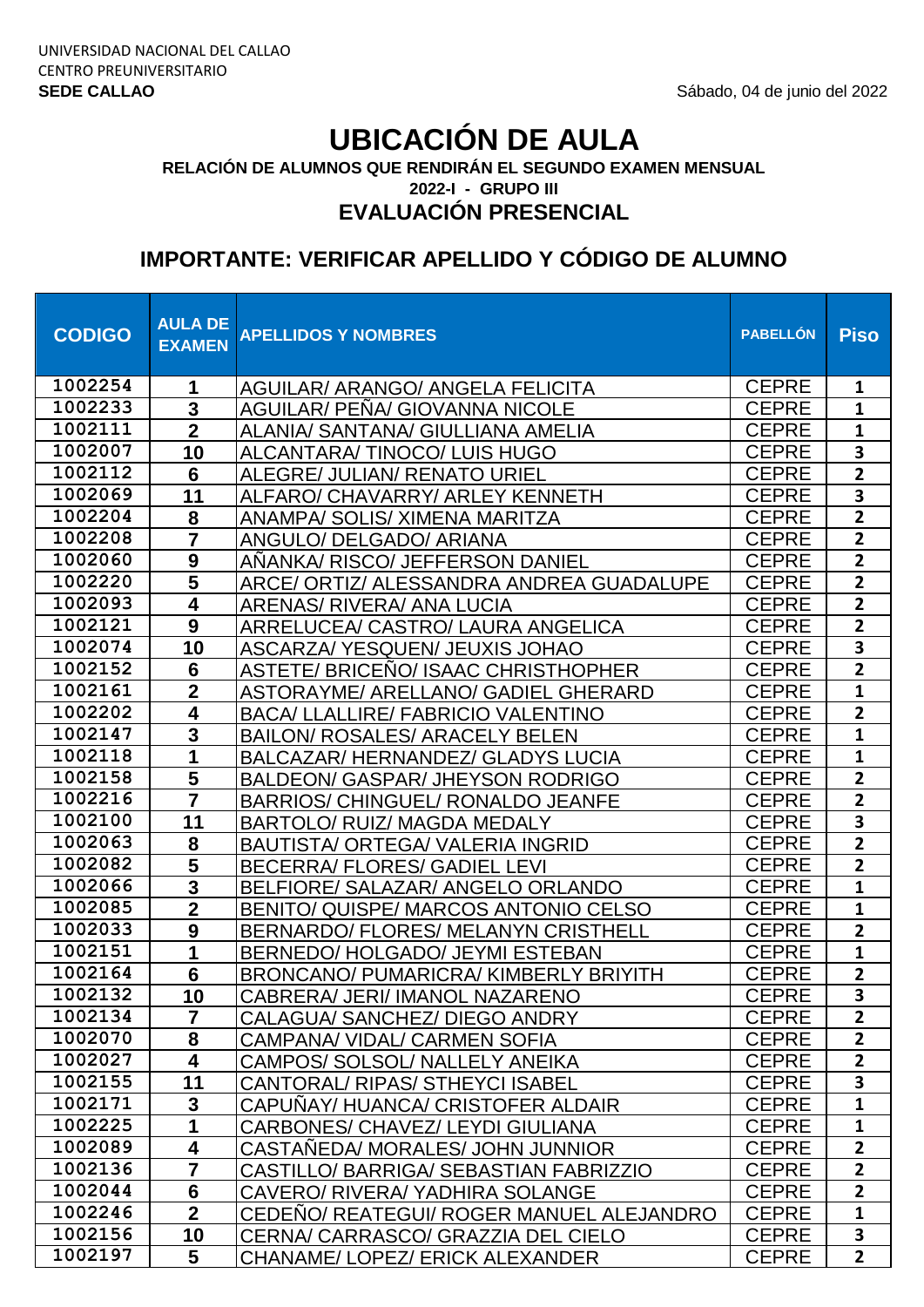**RELACIÓN DE ALUMNOS QUE RENDIRÁN EL SEGUNDO EXAMEN MENSUAL**

**2022-I - GRUPO III**

#### **EVALUACIÓN PRESENCIAL**

| <b>CODIGO</b>      | <b>AULA DE</b><br><b>EXAMEN</b> | <b>APELLIDOS Y NOMBRES</b>                                                  | <b>PABELLÓN</b>              | <b>Piso</b>                    |
|--------------------|---------------------------------|-----------------------------------------------------------------------------|------------------------------|--------------------------------|
| 1002146            | 11                              | CHANCOS/ FALLA/ JOSE ALEXANDER                                              | <b>CEPRE</b>                 | 3                              |
| 1002219            | $\boldsymbol{9}$                | <b>CHAVESTA/ RUELAS/ STEVE ISAAC</b>                                        | <b>CEPRE</b>                 | $\overline{2}$                 |
| 1002087            | ${\bf 8}$                       | CHOQUEHUAMAN/ MANRIQUE/ JEAN PIERRE                                         | <b>CEPRE</b>                 | $\overline{2}$                 |
| 1002037            | $\overline{\mathbf{5}}$         | CHUMPITAZ/ CAMACHO/ MARIANO ALONSO MIGUEL                                   | <b>CEPRE</b>                 | $\overline{2}$                 |
| 1002047            | 11                              | CISNEROS/ CALDERON/ AXEL VALENTIN                                           | <b>CEPRE</b>                 | $\overline{\mathbf{3}}$        |
| 1002043            | $6\phantom{1}6$                 | <b>CLAROS/ RAMOS/ LAURA NATALY</b>                                          | <b>CEPRE</b>                 | $\overline{2}$                 |
| 1002244            | 4                               | CLAUDIO/ JARAMILLO/ LICELIN DIANA                                           | <b>CEPRE</b>                 | $\overline{2}$                 |
| 1002092            | 1                               | <b>COLLANTES/ SAENZ/ JEREMY JESUS</b>                                       | <b>CEPRE</b>                 | $\mathbf{1}$                   |
| 1002068            | 8                               | <b>COLLAZOS/ PENADILLO/ HANYER DAVID</b>                                    | <b>CEPRE</b>                 | $\overline{2}$                 |
| 1002080            | $\overline{\mathbf{3}}$         | CONDE/ ALFARO/ NAYELI KIARA                                                 | <b>CEPRE</b>                 | $\mathbf{1}$                   |
| 1002194            | 10                              | CONDOR/ LEIVA/ VICTOR ANTONIO                                               | <b>CEPRE</b>                 | $\overline{\mathbf{3}}$        |
| 1002153            | $\boldsymbol{9}$                | <b>CRISPIN/ CORDOVA/ CONNIE NICOLE</b>                                      | <b>CEPRE</b>                 | $\overline{2}$                 |
| 1002034            | $\overline{2}$                  | CRUZ/ CONTRERAS/ MARIA ALESSANDRA JASMIN                                    | <b>CEPRE</b>                 | $\mathbf{1}$                   |
| 1002058            |                                 | <b>CRUZ/ CORDOVA/ JOSE CARLOS</b>                                           | <b>CEPRE</b>                 | $\mathbf{2}$                   |
| 1002250            | 3                               | <b>CRUZ/ SILVA/ KIARA JAQUELINE</b>                                         | <b>CEPRE</b>                 | $\mathbf{1}$                   |
| 1002160            | 11                              | CUADROS/ CASTILLO/ ARIANA LIZBETH                                           | <b>CEPRE</b>                 | $\overline{\mathbf{3}}$        |
| 1002201            | $\overline{7}$                  | <b>CURI/ CULE/ MARIA FERNANDA</b>                                           | <b>CEPRE</b>                 | $\overline{2}$                 |
| 1002168            | 8                               | DE LAMA/ ALEMAN/ MAURICIO ENRIQUE                                           | <b>CEPRE</b>                 | $\overline{2}$                 |
| 1002083            | 4                               | DEL CARPIO/ CHAVEZ/ ITALO MAURICIO                                          | <b>CEPRE</b>                 | $\overline{2}$                 |
| 1002165            | $6\phantom{1}$                  | DIAZ/ ABAD/ VICTOR MANUEL                                                   | <b>CEPRE</b>                 | $\mathbf{2}$                   |
| 1002006            | 10                              | DIAZ/ ESTRADA/ FERNANDA FLAVIA                                              | <b>CEPRE</b>                 | $\overline{\mathbf{3}}$        |
| 1002056<br>1002016 | $\overline{2}$                  | DIAZ/ NICACIO/ JHONATAN ZAID HAROLD                                         | <b>CEPRE</b>                 | $\mathbf{1}$                   |
| 1002026            | 5                               | DIAZ/ SAYAS/ MARYORI NOEMI                                                  | <b>CEPRE</b>                 | $\overline{2}$<br>$\mathbf{1}$ |
| 1002064            | 1<br>9                          | ECHEVARRRIA/HUAHUASONCO/LUIS ANDRE                                          | <b>CEPRE</b><br><b>CEPRE</b> | $\overline{2}$                 |
| 1002035            | 3                               | ESPINO/ GRANDES/ ARAYZA DALLANA                                             | <b>CEPRE</b>                 | $\mathbf{1}$                   |
| 1002102            | 11                              | ESPINOZA/ CALCINA/ MELINA KARELY VITALIA<br>ESPINOZA/ MORAN/ ALEXIS GONZALO | <b>CEPRE</b>                 | $\overline{\mathbf{3}}$        |
| 1002046            | $\overline{7}$                  | <b>ESQUEN/ SUNI/ BRIGITTE TABATA</b>                                        | <b>CEPRE</b>                 | $\overline{2}$                 |
| 1002163            | $\overline{\mathbf{8}}$         | ESTRADA/ GALLAC/ YEREMY ALEXANDRO                                           | <b>CEPRE</b>                 | $\overline{2}$                 |
| 1002042            |                                 | EURIBE/ BERGANZA/ OSCAR ROLANDO                                             | <b>CEPRE</b>                 | $\mathbf{1}$                   |
| 1002110            | 4                               | <b>FASABI/ AREVALO/ DANA KATE</b>                                           | <b>CEPRE</b>                 | $\overline{2}$                 |
| 1002253            | 9                               | FIGUEROA/FLORES/WILLIAM JEREMY                                              | <b>CEPRE</b>                 | $\overline{2}$                 |
| 1002101            | 10                              | <b>FIGUEROA/ GUTIERREZ/ NAOMI MILAGROS</b>                                  | <b>CEPRE</b>                 | $\overline{\mathbf{3}}$        |
| 1002119            | 6                               | FLORES/ ALENCAR/ DAVID YARETH THIAGO                                        | <b>CEPRE</b>                 | $\overline{2}$                 |
| 1002120            | 5                               | FLORES/ ALENCAR/ FRANSUHA ALANISSE JOAN                                     | <b>CEPRE</b>                 | $\overline{2}$                 |
| 1002229            | $\overline{2}$                  | FLORES/ LOVERA/ MILAGROS FERNANDA                                           | <b>CEPRE</b>                 | $\mathbf{1}$                   |
| 1002028            | 10                              | <b>FLORES/ MEDINA/ KENET JHON</b>                                           | <b>CEPRE</b>                 | $\overline{\mathbf{3}}$        |
| 1002170            | 9                               | <b>FORTES/ DARRIGO/ PIERRE JERICO</b>                                       | <b>CEPRE</b>                 | $2^{\circ}$                    |
| 1002076            | $6\phantom{1}$                  | <b>FRANCISCO/ FUERTES/ JESUS NILTON</b>                                     | <b>CEPRE</b>                 | $\overline{2}$                 |
| 1002012            | $\overline{2}$                  | <b>GABINO/ ESPIRITU/ ALEXANDER ADRIANO</b>                                  | <b>CEPRE</b>                 | $\mathbf{1}$                   |
| 1002186            | 5                               | <b>GAMERO/ LEVANO/ ANGEL JAIME</b>                                          | <b>CEPRE</b>                 | $\overline{2}$                 |
| 1002055            | 4                               | <b>GARCIA/ JUAREZ/ JEREMY ABDIAS</b>                                        | <b>CEPRE</b>                 | 2 <sup>1</sup>                 |
| 1002198            | 1                               | <b>GARCIA/ MONTOYA/ LUIS WHISTON</b>                                        | <b>CEPRE</b>                 | $\mathbf{1}$                   |
| 1002123            | 11                              | <b>GARCIA/ TAVARA/ MICHAEL EMIER JOB</b>                                    | <b>CEPRE</b>                 | 3                              |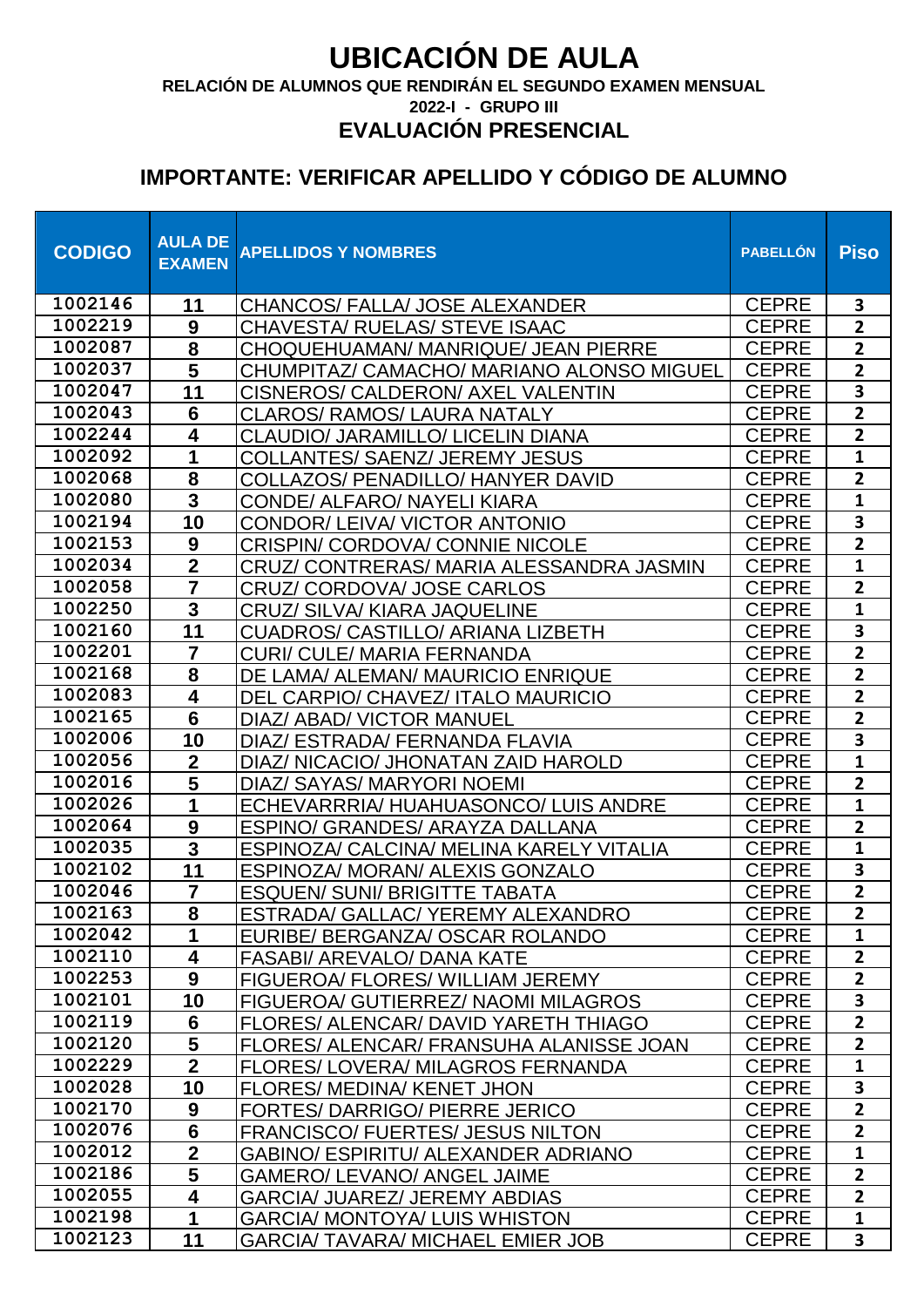**RELACIÓN DE ALUMNOS QUE RENDIRÁN EL SEGUNDO EXAMEN MENSUAL**

**2022-I - GRUPO III**

#### **EVALUACIÓN PRESENCIAL**

| <b>CODIGO</b>      | <b>AULA DE</b><br><b>EXAMEN</b> | <b>APELLIDOS Y NOMBRES</b>                                                    | <b>PABELLÓN</b>              | <b>Piso</b>                               |
|--------------------|---------------------------------|-------------------------------------------------------------------------------|------------------------------|-------------------------------------------|
| 1002193            | 8                               | <b>GARRIDO/ TAPIA/ JOSELUIS BRAYAN</b>                                        | <b>CEPRE</b>                 | $\mathbf{2}$                              |
| 1002190            |                                 | <b>GASPAR/ LLANOS/ FRANCYS BENJAMIN</b>                                       | <b>CEPRE</b>                 | $\overline{2}$                            |
| 1002105            | $\mathbf 3$                     | <b>GENNELL/ URA/ JEFFERSON ALDAIR</b>                                         | <b>CEPRE</b>                 | $\mathbf{1}$                              |
| 1002240            | $\overline{\mathbf{2}}$         | <b>GIRON/ LOJA/ MANUEL ALBERTO</b>                                            | <b>CEPRE</b>                 | $\mathbf{1}$                              |
| 1002010            | 1                               | <b>GONZALES/ PEREZ/ JOB JEFERSON</b>                                          | <b>CEPRE</b>                 | $\mathbf{1}$                              |
| 1002051            | 8                               | <b>GOÑE/ QUISPE/ LUCIANO RODRIGO RONEL</b>                                    | <b>CEPRE</b>                 | $\overline{2}$                            |
| 1002214            | 11                              | <b>GRANADOS/ PALOMINO/ HECTOR RENNY</b>                                       | <b>CEPRE</b>                 | 3                                         |
| 1002062<br>1002081 | 10                              | <b>GSTIR/ WESTREYCHER/ JORGE EDUARDO</b>                                      | <b>CEPRE</b>                 | $\overline{\mathbf{3}}$<br>$\overline{2}$ |
| 1002149            | 5<br>$\overline{\mathbf{4}}$    | <b>GUERRERO/ CARDENAS/ DIANA YADHIRA</b>                                      | <b>CEPRE</b><br><b>CEPRE</b> | $\overline{2}$                            |
| 1002020            |                                 | GUERRERO/ RAMIREZ/ LORENZO JAVIER                                             | <b>CEPRE</b>                 | $\overline{2}$                            |
| 1002166            | $\mathbf{3}$                    | <b>GUERRERO/ SULLON/ JULIO CESAR</b><br><b>GUERRERO/ VEGA/ GRACE MARGARET</b> | <b>CEPRE</b>                 | $\mathbf{1}$                              |
| 1002099            | $\boldsymbol{9}$                | GUEVARA/ CELIS/ FABIAN D ALESSANDRO                                           | <b>CEPRE</b>                 | $\overline{2}$                            |
| 1002230            | $\overline{\mathbf{6}}$         | <b>GURREONERO/ LOBATON/ SEBASTIAN ENRIQUE</b>                                 | <b>CEPRE</b>                 | $\overline{2}$                            |
| 1002108            | 5                               | <b>GUTIERREZ/ CHIOTTI/ RUDDY ROOY</b>                                         | <b>CEPRE</b>                 | $\overline{\mathbf{2}}$                   |
| 1002115            | 10                              | HARTMANN/ DE LA CRUZ/ MATHIAS ANDRES                                          | <b>CEPRE</b>                 | 3                                         |
| 1002249            | $\overline{\mathbf{4}}$         | <b>HEREDIA/ TAPIA/ LISBETH ARACELI</b>                                        | <b>CEPRE</b>                 | $\overline{2}$                            |
| 1002029            | $\overline{7}$                  | HIDALGO/ MANRIQUE/ ALEXEI DENNIS                                              | <b>CEPRE</b>                 | $\overline{2}$                            |
| 1002218            | 8                               | HUAMALI/ CAPCHA/ DENNIS ANTHONY                                               | <b>CEPRE</b>                 | $\overline{2}$                            |
| 1002140            | $\overline{2}$                  | HUAMAN/ FERNANDEZ/ KAREN ESTEPHANY                                            | <b>CEPRE</b>                 | $\mathbf{1}$                              |
| 1002210            | 1                               | HUAMAN/ FLORES/ JHONNY MARGARITO                                              | <b>CEPRE</b>                 | $\mathbf{1}$                              |
| 1002157            | 11                              | HUAMAN/ PAREDES/ JIMENA GABRIELA CELESTE                                      | <b>CEPRE</b>                 | 3                                         |
| 1002133            | 9                               | HUAMANI/ MAMANI/ DANIEL GUSTAVO                                               | <b>CEPRE</b>                 | $\overline{2}$                            |
| 1002097            | $6\phantom{1}6$                 | HUAPAYA/ CARDENAS/ BELEN ALEXIA                                               | <b>CEPRE</b>                 | $\overline{2}$                            |
| 1002143            | $\mathbf{3}$                    | HUIMAN/ PRADO/ GERHARD YUSEFF                                                 | <b>CEPRE</b>                 | 1                                         |
| 1002195            | 10                              | <b>IBANEZ/ CAHUANA/ ALBA LUCERO</b>                                           | <b>CEPRE</b>                 | $\overline{\mathbf{3}}$                   |
| 1002182            | 1                               | <b>JAYO/ DAVILA/ SEBASTIAN ALFREDO</b>                                        | <b>CEPRE</b>                 | $\mathbf{1}$                              |
| 1002129            | 3<br>—<br>—                     | JIMENEZ/ TERREROS/ MARIANA FERNANDA                                           | <b>CEPRE</b>                 | 1                                         |
| 1002024            |                                 | JUAREZ/ IPANAQUE/ JOSHY JAKELINE                                              | <b>CEPRE</b>                 | $\overline{2}$                            |
| 1002180            | 9                               | <b>JUAREZ/ RUIZ/ EVERLIN TAIS</b>                                             | <b>CEPRE</b>                 | 2 <sup>1</sup>                            |
| 1002231<br>1002223 | 8<br>$\overline{\mathbf{2}}$    | LEANDRO/ SANTIAGO/ JERSON JHON                                                | <b>CEPRE</b>                 | $\overline{2}$<br>$\mathbf{1}$            |
| 1002091            | 4                               | LEON/ LADERA/ ANGEL DIEGO RODRIGO                                             | <b>CEPRE</b><br><b>CEPRE</b> | $\overline{2}$                            |
| 1002205            | 11                              | LEON/ POZO/ LUIS FERNANDO JESUS<br><b>LINARES/FLORES/THAIS NATALIA</b>        | <b>CEPRE</b>                 | $\overline{\mathbf{3}}$                   |
| 1002013            | 5                               | LINARES/ MATA/ JORGE LUIS                                                     | <b>CEPRE</b>                 | $\overline{2}$                            |
| 1002211            | $6\phantom{1}$                  | LLACCHAS/ ANDRADE/ PAOLO LOLO                                                 | <b>CEPRE</b>                 | $\overline{2}$                            |
| 1002019            | $\overline{\mathbf{4}}$         | LLACUA/ PEREZ/ LUIS ENRIQUE                                                   | <b>CEPRE</b>                 | $\overline{2}$                            |
| 1002126            | 10                              | LONGOBARDI/ GUZMAN/ GIULIANA CAROLINA                                         | <b>CEPRE</b>                 | 3                                         |
| 1002071            | $\mathbf{2}$                    | LOPEZ/ CORDOVA/ MARIA FERNANDA                                                | <b>CEPRE</b>                 | $\mathbf{1}$                              |
| 1002247            | $6\phantom{1}6$                 | LORENA/ YANAYACO/ ANDRE YERCI                                                 | <b>CEPRE</b>                 | $\overline{2}$                            |
| 1002183            | $\overline{\mathbf{3}}$         | <b>LUQUE/ ARIAS/ LAURA MARISOL</b>                                            | <b>CEPRE</b>                 | $\mathbf{1}$                              |
| 1002040            | $\overline{\mathbf{5}}$         | MAGARINO/ CHAVEZ/ ANDREA AZUCENA                                              | <b>CEPRE</b>                 | $\overline{2}$                            |
| 1002109            | $\overline{7}$                  | <b>MALLMA/ SANTIAGO/ FRANK ABEL</b>                                           | <b>CEPRE</b>                 | $\overline{2}$                            |
| 1002106            | 8                               | MALPARTIDA/LOZADA/ JAIR ALESSANDRO                                            | <b>CEPRE</b>                 | 2 <sup>1</sup>                            |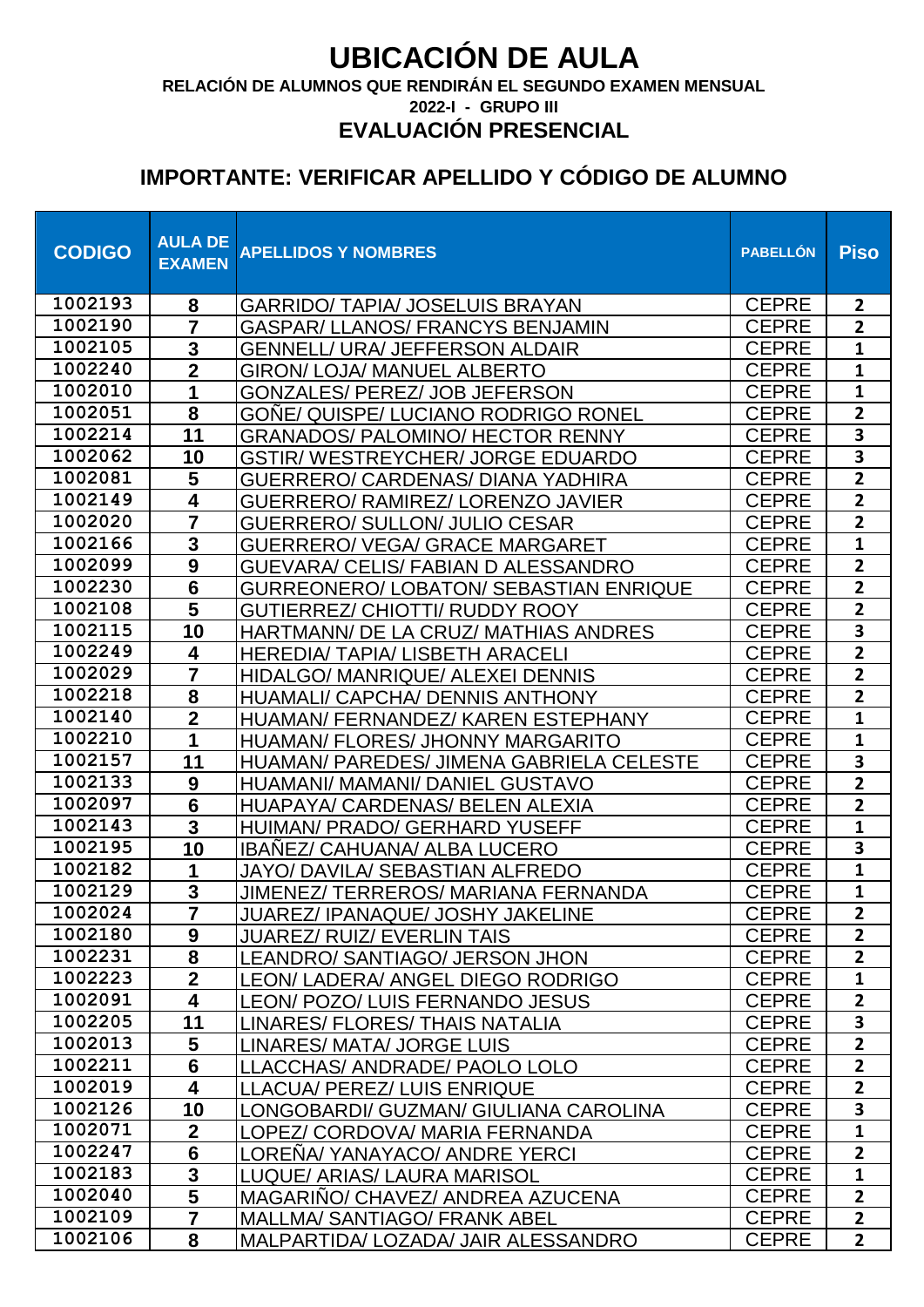**RELACIÓN DE ALUMNOS QUE RENDIRÁN EL SEGUNDO EXAMEN MENSUAL**

**2022-I - GRUPO III**

#### **EVALUACIÓN PRESENCIAL**

| <b>CODIGO</b>      | <b>AULA DE</b><br><b>EXAMEN</b> | <b>APELLIDOS Y NOMBRES</b>                                                | <b>PABELLÓN</b>              | <b>Piso</b>                    |
|--------------------|---------------------------------|---------------------------------------------------------------------------|------------------------------|--------------------------------|
| 1002209            | 9                               | MAMANI/ LOPEZ/ HEIDY MARGOT                                               | <b>CEPRE</b>                 | $\overline{2}$                 |
| 1002011            | 11                              | MARQUEZ/ CORDOVA/ YANNIRA ELIZABETH                                       | <b>CEPRE</b>                 | 3                              |
| 1002084            | 1                               | <b>MARRES/LUDENA/ YURI SEBASTIAN</b>                                      | <b>CEPRE</b>                 | $\mathbf{1}$                   |
| 1002023            | 4                               | MARTINEZ/ CASCAMAYTA/ DEIBY ALEXANDER                                     | <b>CEPRE</b>                 | $\overline{2}$                 |
| 1002021            | $\overline{\mathbf{7}}$         | MEDINA/ JIHUAÑA/ LORENA HILARY                                            | <b>CEPRE</b>                 | $\overline{2}$                 |
| 1002135            | 5                               | <b>MELT/BONILLA/NICOLAS ALEXANDER</b>                                     | <b>CEPRE</b>                 | $\overline{2}$                 |
| 1002025            | 11                              | <b>MENDEZ/ SALINAS/ MATIAS ISRAEL</b>                                     | <b>CEPRE</b>                 | $\overline{\mathbf{3}}$        |
| 1002036            | 8                               | MENDOZA/ PAREDES/ VALERIA CARMEN                                          | <b>CEPRE</b>                 | $\overline{2}$                 |
| 1002018            | $\mathbf{2}$                    | MINAYA/ POQUIOMA/ EDUARDO ANDREE                                          | <b>CEPRE</b>                 | $\mathbf{1}$                   |
| 1002053            | 1                               | <b>MONTENEGRO/ MATOS/ TANIA</b>                                           | <b>CEPRE</b>                 | $\mathbf{1}$                   |
| 1002054            | $6\phantom{1}$                  | <b>MONTENEGRO/ MATOS/ VANIA</b>                                           | <b>CEPRE</b>                 | $\overline{2}$                 |
| 1002131            | $\boldsymbol{9}$                | <b>MORENO/ AGUILAR/ YAMELY KATHERINE</b>                                  | <b>CEPRE</b>                 | $\overline{2}$                 |
| 1002176<br>1002235 | $\overline{\mathbf{3}}$         | NAJARRO/ RAMIREZ/ SANDRA KELLY                                            | <b>CEPRE</b>                 | $\mathbf{1}$                   |
| 1002203            | 10                              | NAVARRO/ CAMPOS/ ANDREE ALDO                                              | <b>CEPRE</b><br><b>CEPRE</b> | 3<br>3                         |
| 1002212            | 11<br>$\overline{7}$            | NEYRA/ JUAREZ/ FRANCO GIULIANO<br>NUNEZ/ OBLEA/ SELENA ANGELINA           | <b>CEPRE</b>                 | $\overline{2}$                 |
| 1002141            | 8                               | NAVINCOPA/ CARRERA/ ELIAS GABRIEL                                         | <b>CEPRE</b>                 | $\overline{\mathbf{2}}$        |
| 1002122            | 5                               | <b>OLAECHEA/ BRACAMONTE/ SOPHIA MARIA</b>                                 | <b>CEPRE</b>                 | $\overline{2}$                 |
| 1002038            | 10                              | <b>ORDONEZ/ ARICA/ LIVANY SAMANTHA</b>                                    | <b>CEPRE</b>                 | $\overline{\mathbf{3}}$        |
| 1002144            | $\mathbf{3}$                    | <b>ORE/ RUIZ/ ERIC GABRIEL</b>                                            | <b>CEPRE</b>                 | $\mathbf{1}$                   |
| 1002128            | 4                               | <b>ORELLANA/ TABRAJ/ DANIELA ISABEL</b>                                   | <b>CEPRE</b>                 | $\overline{2}$                 |
| 1002139            | 1                               | <b>OROPEZA/ BARRETO/ MARIELLA IVETTE</b>                                  | <b>CEPRE</b>                 | $\mathbf{1}$                   |
| 1002207            | 9                               | ORTEGA/VILCHEZ/STEEPH BRYAN RUBENT                                        | <b>CEPRE</b>                 | $\overline{2}$                 |
| 1002073            | $\mathbf{2}$                    | <b>ORTIZ/ AVALOS/ MARIA FERNANDA</b>                                      | <b>CEPRE</b>                 | $\mathbf{1}$                   |
| 1002067            | $6\phantom{1}$                  | <b>ORTIZ/ DIAZ/ LLEINZO AUGUSTO</b>                                       | <b>CEPRE</b>                 | $\overline{2}$                 |
| 1002022            | 10                              | <b>ORTIZ/ MARTINEZ/ MERCEDES MARICIELO</b>                                | <b>CEPRE</b>                 | 3                              |
| 1002096            | $\overline{7}$                  | PALPA/ IGREDA/ ALEXANDER RIGOBERTO                                        | <b>CEPRE</b>                 | $\overline{2}$                 |
| 1002241            | 5                               | PAREDES/ COCHACHIN/ PATRICK JAMIR                                         | <b>CEPRE</b>                 | $\overline{2}$                 |
| 1002124            | $\overline{\mathbf{8}}$         | PAREDES/HOYOS/ FABIAN ALEJANDRO                                           | CEPRE                        | $\overline{2}$                 |
| 1002137            | $\overline{2}$                  | PARRA/ REMIGIO/ KRISS SABRINA                                             | <b>CEPRE</b>                 | 1                              |
| 1002148            | 11                              | PAULINO/ ANGELES/ NINA LUCIA                                              | <b>CEPRE</b>                 | $\overline{\mathbf{3}}$        |
| 1002041<br>1002236 | $\boldsymbol{9}$                | PAULINO/ZAVALETA/ANGELICA STEFANIA                                        | <b>CEPRE</b>                 | $\overline{2}$                 |
| 1002185            | 3<br>4                          | PEDROSO/ CASTILLEJO/ BRAYAN ANTHONY                                       | <b>CEPRE</b><br><b>CEPRE</b> | $\mathbf{1}$<br>$\overline{2}$ |
| 1002050            | 1                               | PERALES/ OLIVERA/ JEFFERSON PIERO<br>PERICHE/ PARDO/ AICSA XIMENA NICOLLE | <b>CEPRE</b>                 | $\mathbf{1}$                   |
| 1002243            | $6\phantom{1}$                  | PIAGGIO/ TUESTA/ LEONARDO FABRICIO                                        | <b>CEPRE</b>                 | $\overline{2}$                 |
| 1002184            | $\overline{\mathbf{3}}$         | PIZARRO/ ROSAS/ ISMAEL FRANCISCO                                          | <b>CEPRE</b>                 | $\mathbf{1}$                   |
| 1002138            |                                 | PONCE/ PEREZ/ DIEGO ALONSO                                                | <b>CEPRE</b>                 | $\overline{2}$                 |
| 1002065            | 9                               | PORLLES/HIDALGO/PRISCILA KARLA                                            | <b>CEPRE</b>                 | $\overline{2}$                 |
| 1002031            | 4                               | PORRAS/ CHOTA/ GERHARD SEBASTIAN                                          | <b>CEPRE</b>                 | $\overline{2}$                 |
| 1002104            | 11                              | PORRAS/ MATAMOROS/ MAX ANDERSON                                           | <b>CEPRE</b>                 | 3                              |
| 1002017            | $\mathbf{2}$                    | POSTILLON/ AGUILAR/ ANYELINA ISABEL                                       | <b>CEPRE</b>                 | $\mathbf{1}$                   |
| 1002117            | 8                               | PURIZACA/ CRISOSTOMO/ GABRIEL ALESSANDRO                                  | <b>CEPRE</b>                 | $\overline{2}$                 |
| 1002172            | 10                              | QUINONES/ LOPEZ/ DIANA GERALDINE                                          | <b>CEPRE</b>                 | 3                              |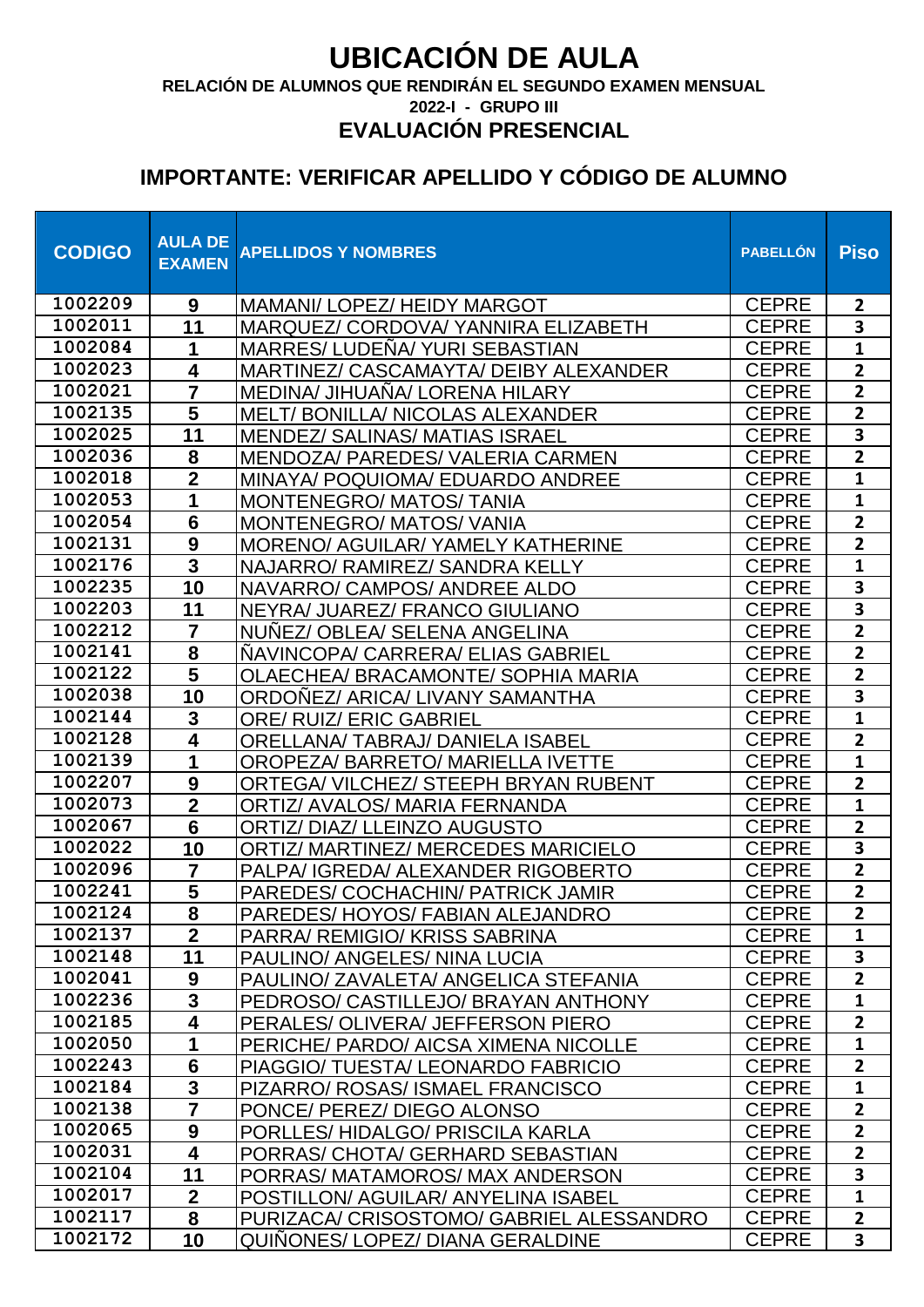**RELACIÓN DE ALUMNOS QUE RENDIRÁN EL SEGUNDO EXAMEN MENSUAL**

**2022-I - GRUPO III**

#### **EVALUACIÓN PRESENCIAL**

| <b>CODIGO</b>      | <b>AULA DE</b><br><b>EXAMEN</b>        | <b>APELLIDOS Y NOMBRES</b>                                                 | <b>PABELLÓN</b>              | <b>Piso</b>                    |
|--------------------|----------------------------------------|----------------------------------------------------------------------------|------------------------------|--------------------------------|
| 1002090            | 5                                      | QUISPE/ CONDORI/ MICHELLE STANLY AYLIN                                     | <b>CEPRE</b>                 | $\overline{2}$                 |
| 1002234            | 6                                      | <b>QUISPE/ CUPE/ JERSON FABIAN</b>                                         | <b>CEPRE</b>                 | $\mathbf{2}$                   |
| 1002217            | 1                                      | QUISPE/ GUTIERREZ/ FERNANDO JOSE                                           | <b>CEPRE</b>                 | $\mathbf{1}$                   |
| 1002179            | $6\phantom{1}6$                        | <b>QUISPE/ MONTERO/ MICHAEL ALEXANDER</b>                                  | <b>CEPRE</b>                 | $\overline{2}$                 |
| 1002162            | $\overline{\mathbf{5}}$                | RAFAEL/DAVILA/DOONOVAN MATHIUS                                             | <b>CEPRE</b>                 | $\overline{\mathbf{2}}$        |
| 1002145            | $\overline{9}$                         | RAMIREZ/ CARLOS/ JHON ANDERSON                                             | <b>CEPRE</b>                 | $\overline{2}$                 |
| 1002098            |                                        | RAMOS/ CHACON/ XIMENA TAISS                                                | <b>CEPRE</b>                 | $\overline{2}$                 |
| 1002150<br>1002130 | $\mathbf 2$<br>$\overline{\mathbf{8}}$ | <b>REANO/ LLATAS/ RONALD SERGIO</b>                                        | <b>CEPRE</b>                 | $\mathbf{1}$<br>$\overline{2}$ |
| 1002159            | 4                                      | RIOS/ FERNANDEZ/ DEBORAH JACQUELINE                                        | <b>CEPRE</b>                 | $\overline{2}$                 |
| 1002169            | 3                                      | RIVADENEYRA/ YANCUNTA/ ALEX JUNIOR<br>ROBLADILLO/ SALOME/ HIANDY BEYKER    | <b>CEPRE</b><br><b>CEPRE</b> | $\mathbf{1}$                   |
| 1002226            | 11                                     | RODRIGUEZ/ ORE/ JOHAR JEYDEN                                               | <b>CEPRE</b>                 | $\overline{\mathbf{3}}$        |
| 1002238            | 10                                     | RODRIGUEZ/ TAPULLIMA/ CARLOS ALFREDO                                       | <b>CEPRE</b>                 | 3                              |
| 1002196            | 1                                      | ROJAS/ GONZALES/ ALDAIR FRANCCESCO                                         | <b>CEPRE</b>                 | $\mathbf{1}$                   |
| 1002167            | 8                                      | <b>ROMAN/ SOTO/ MISAEL</b>                                                 | <b>CEPRE</b>                 | $\overline{2}$                 |
| 1002245            | 11                                     | ROMERO/ MALDONADO/ MARIA ISABEL                                            | <b>CEPRE</b>                 | 3                              |
| 1002173            | $\boldsymbol{9}$                       | RONCEROS/HUANCAS/ALTAIR LEONARDO                                           | <b>CEPRE</b>                 | $\overline{\mathbf{2}}$        |
| 1002222            | $\overline{\mathbf{5}}$                | SALAZAR/ QUISPE/ THALIA ALLISON                                            | <b>CEPRE</b>                 | $\overline{2}$                 |
| 1002045            |                                        | SALDANA/HUAMAN/DEYMER JHOEL                                                | <b>CEPRE</b>                 | $\overline{2}$                 |
| 1002032            | 4                                      | SALINAS/ IBANEZ/ HAROLD FERNANDO                                           | <b>CEPRE</b>                 | $\overline{\mathbf{2}}$        |
| 1002191            | 1                                      | SALVATIERRA/ NAQUICHE/ JOHN DANIEL                                         | <b>CEPRE</b>                 | $\mathbf{1}$                   |
| 1002095            | $\overline{2}$                         | SAMANAMUD/ CHANG/ MARIA DEL PILAR                                          | <b>CEPRE</b>                 | $\mathbf{1}$                   |
| 1002192            | 3                                      | SANCHEZ/ ANDIA/ ISHUMI VIVIAN                                              | <b>CEPRE</b>                 | $\mathbf{1}$                   |
| 1002072            | 10                                     | SANCHEZ/ PENA/ MARTIN ANDRES                                               | <b>CEPRE</b>                 | 3                              |
| 1002237            | $6\phantom{1}6$                        | SANCHEZ/ VIDAURRE/ ALEXANDER                                               | <b>CEPRE</b>                 | $\overline{2}$                 |
| 1002187            | $\overline{2}$                         | SIERRA/ RAMOS/ JEREMY JOSUE                                                | <b>CEPRE</b>                 | $\mathbf{1}$                   |
| 1002181            | 4                                      | SILVA/BARRIGA/PIERO DALESANDRO                                             | <b>CEPRE</b>                 | $\mathbf{2}$                   |
| 1002248            | $6\phantom{1}6$                        | SILVA/ CURILLA/ MANUEL ALEJANDRO                                           | <b>CEPRE</b>                 | $\overline{2}$                 |
| 1002221            | 10                                     | SILVESTRE/ REYES/ KEVIN                                                    | <b>CEPRE</b>                 | $\overline{\mathbf{3}}$        |
| 1002206<br>1002224 | 8                                      | SOBRADOS/ PEREZ/ RUBEN ANGEL                                               | <b>CEPRE</b>                 | 2 <sup>1</sup>                 |
| 1002015            | 11<br>7                                | SOLIS/HUARCAYA/ GIORGIO FREDDY JOSUE                                       | <b>CEPRE</b><br><b>CEPRE</b> | 3<br>$\overline{2}$            |
| 1002048            | 1                                      | SORIANO/ADRIANZEN/TERESA SOFIA<br><b>TELLO/ BRIONES/ DANIELA ELIZABETH</b> | <b>CEPRE</b>                 | $\mathbf{1}$                   |
| 1002188            | 5                                      | <b>TELLO/ TOLENTINO/ KARIN COSETTE MILAGRITOS</b>                          | <b>CEPRE</b>                 | $\overline{2}$                 |
| 1002094            | 3                                      | <b>TOMAIRO/ TARACAYA/ JOSE CARLOS</b>                                      | <b>CEPRE</b>                 | $\mathbf{1}$                   |
| 1002075            | 9                                      | TORDOYA/ FERNANDEZ/ DANIEL ALFONSO                                         | <b>CEPRE</b>                 | $\overline{2}$                 |
| 1002215            | 4                                      | TORRES/ PENA/ DALESSANDRO PIERO                                            | <b>CEPRE</b>                 | $\overline{2}$                 |
| 1002078            | $\overline{2}$                         | TRUJILLO/ CABRERA/ CHRISTOPHER FRANK                                       | <b>CEPRE</b>                 | $\mathbf{1}$                   |
| 1002113            | 11                                     | TRUJILLO/ VALLE/ JOEL NEMIAS                                               | <b>CEPRE</b>                 | 3                              |
| 1002039            | 5                                      | URIBE/ MARTINEZ/ FRANCO ALESSANDRO                                         | <b>CEPRE</b>                 | $\overline{2}$                 |
| 1002057            |                                        | VALDEZ/HUAMAN/ CAMILA ANGELICA                                             | <b>CEPRE</b>                 | $\overline{2}$                 |
| 1002142            | 9                                      | VALERA/ MONTALVAN/ FABRIZIO AXEL                                           | <b>CEPRE</b>                 | $\overline{2}$                 |
| 1002228            | 10                                     | <b>VALLE/ SALCEDO/ ROY FRANCISCO</b>                                       | <b>CEPRE</b>                 | 3                              |
| 1002178            | 6                                      | <b>VALLEJOS/ ALVA/ MARLON DANIEL</b>                                       | <b>CEPRE</b>                 | $\mathbf{2}$                   |